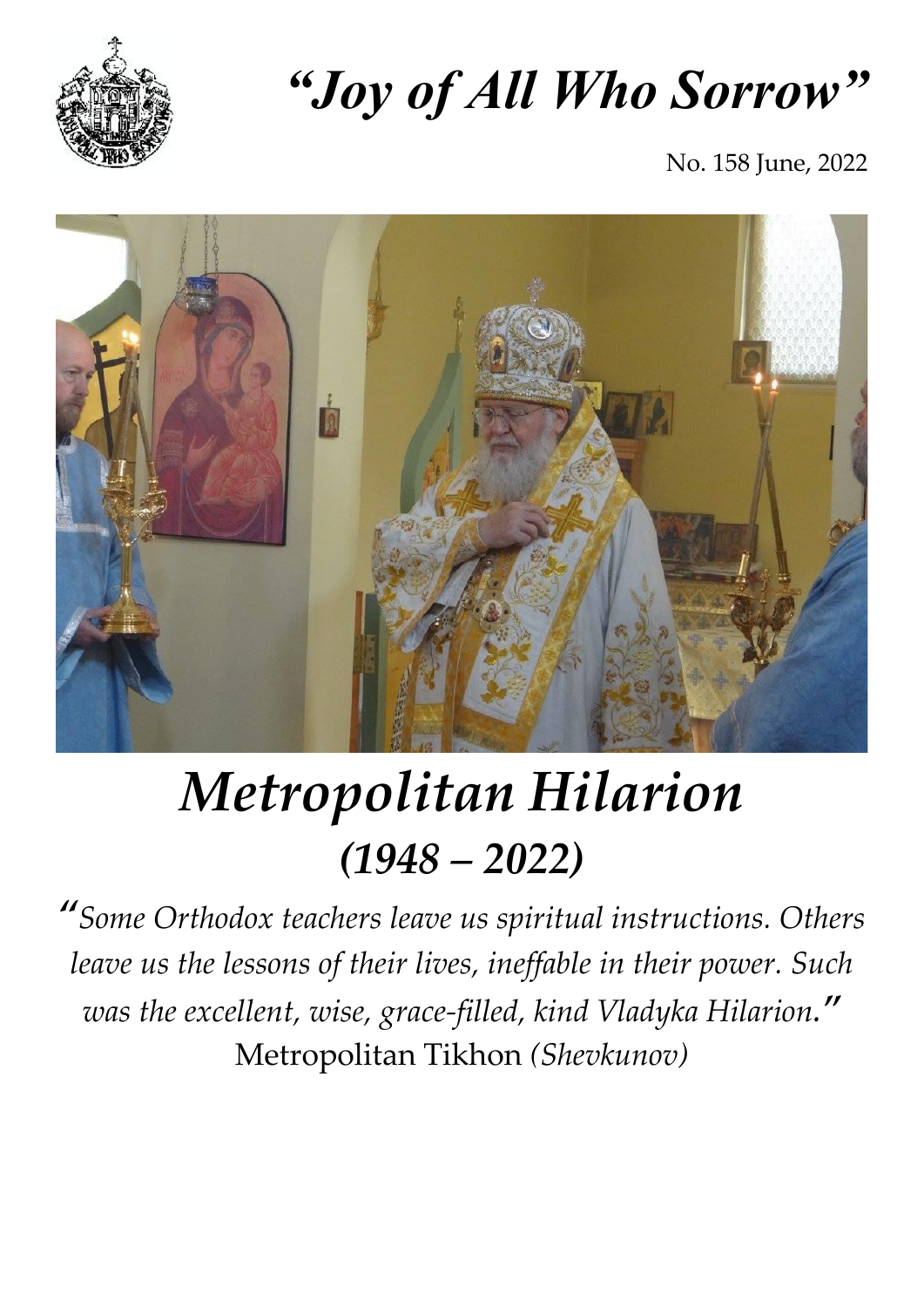### *Notes & Jottings*

#### **METROPOLITAN HILARION**

We were deeply saddened to hear the news that our beloved Vladyka Metropolitan Hilarion, First Hierarch of the Church Outside Russia, reposed on 16 May, 2022. We have very fond memories of Vladyka's visits to Mettingham, first in November 2010, when he served a moleben in the then newly- built church and the second time in January 2017 when he served the Liturgy as illustrated on the front cover. Despite his high ecclesiastical office, Vladyka Metropolitan was a profoundly humble and gentle Archpastor who commanded universal love and respect. Memory Eternal!

#### **LITURGIES & FR ANTONY'S HEALTH**

Many thanks to all of you who have been praying for Fr Antony's health. Thanks be to God, since the Sunday of the Blind Man, Fr Antony's health has sufficiently stabilised to enable him to serve again. We are also grateful to Fr Raphael Armour of St Ephraim's Parish in Cambridge who served the liturgy on the Sunday of the Samaritan Woman before going on holiday in Suffolk.

#### **SAINT BOTOLPH**

The annual pilgrimage to Iken, the end of June, in honour of Saint Botolph had to be suspended during the pandemic. Last month we discussed the subject with the churchwardens at Iken, who asked if we wanted to resume the pilgrimage this year. Sadly, with the difficulties that we've experienced recently, and the short notice, we felt it wise to delay the resumption of the annual pilgrimage until June next year. This will give ample time for planning.

#### **CANDLE PRICES**

Inflation is feeding through the system. The cost of delivery has been increased by the carriers. The invoice for the last order of wax carried a surcharge for the increased cost of fuel; presumably electricity. We had no choice but to increase our prices slightly. As from 1 June, the cost of votive candles is £16 per hundred. Churches ordering in bulk will be eligible for a 15% discount.

#### **COLLEGE NEWS**

The exterior of the building has been causing concern for a long time. Rendering is falling off the walls in places and the numerous window sills are all rotten, letting rainwater seep into the walls causing a serious damp problem. This will only get worse, doing serious harm to the masonry, unless urgent action is taken. This is the prelude to painting the entire exterior. The first stage of this costly work is scheduled to begin in the second week of July. The trustees have been discussing means of fundraising, but we'd welcome further ideas.

#### **WEEKLY NOTES**

Each weekend we publish email notes about the commemorations. These give a commentary on the Bible readings, the details of the festivals, the lives of the saints commemorated each Sunday, plus miscellaneous historical notes that might be helpful to church members. If you are not on this database base, but would like to be, please let us know.

#### **NAMEDAYS**

To all who are celebrating a nameday at this time we send congratulations and wish you:

*Many Years!* **3 June – Saints Constantine & Helen – Matushka Helen Barsley, Elena Levine, Subdeacon Constantine Bell 9 June – St Melangell – Nun Melangell 25 June – St Onuphrios the Great – Metropolitan Onuphry of Kiev 30 June – St Botolph of Iken – Botolph Beavis**